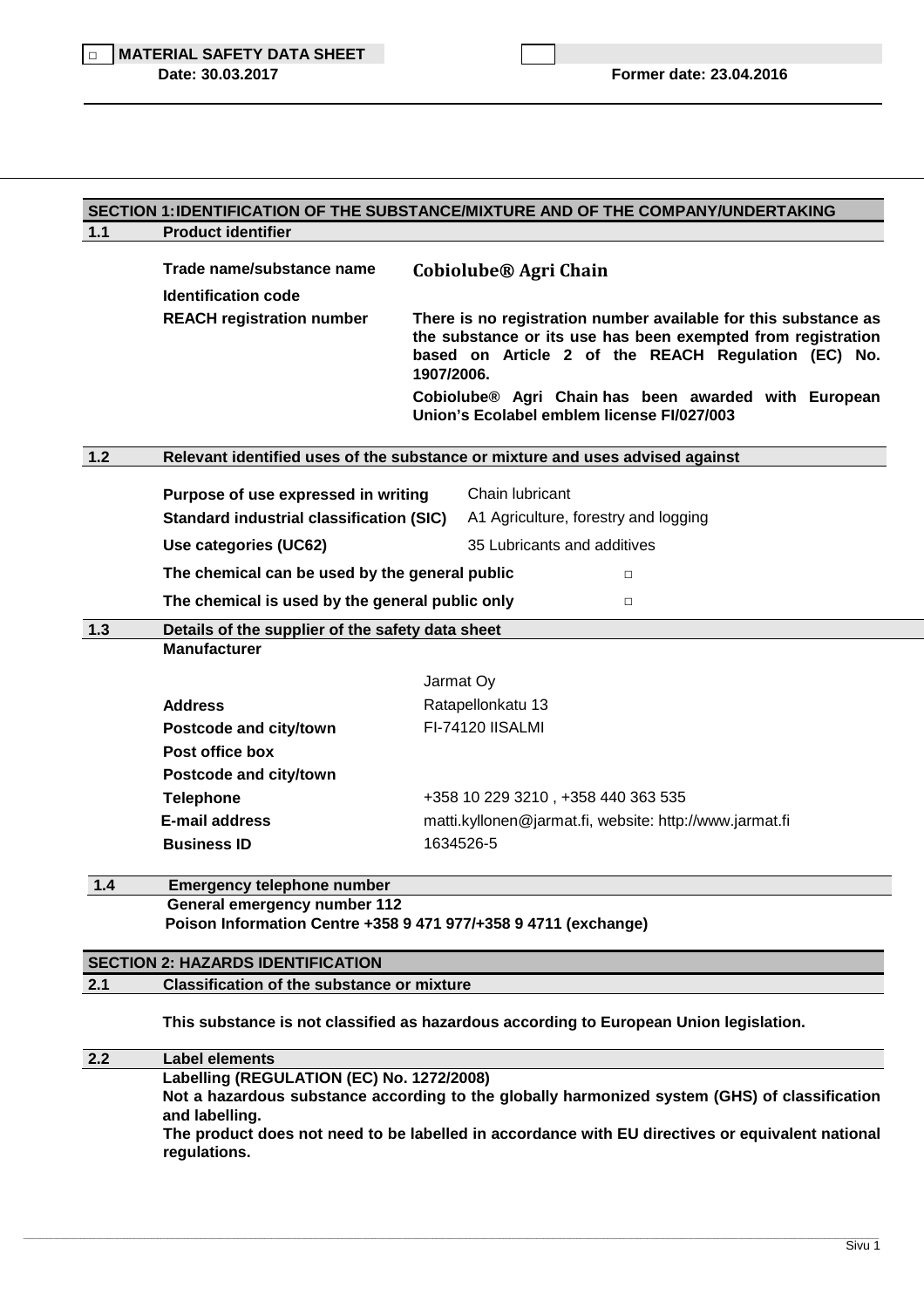## **2.3 Other hazards**

**Unknown** 

#### **SECTION 3: COMPOSITION/INFORMATION ON INGREDIENTS**

**3.1 Substances** 

| Name of    | Does not contain substances which, CAS, EC or      |  |
|------------|----------------------------------------------------|--|
| ingredient | within the current knowledge of the   index number |  |
|            | supplier and in the concentrations                 |  |
|            | applicable, are classified as                      |  |
|            | hazardous to health or<br>the                      |  |
|            | environment and hence<br>reauire                   |  |
|            | reporting in this section.                         |  |

,我们也不能会在这里,我们的人们就会在这里,我们也不能会在这里,我们也不能会在这里,我们也不能会在这里,我们也不能会在这里,我们也不能会在这里,我们也不能会在这里

#### **3.2 Mixtures**

| number | Name of substance CAS, EC or index REACH registration Concentration Classification<br>number |                                                                                                           |
|--------|----------------------------------------------------------------------------------------------|-----------------------------------------------------------------------------------------------------------|
|        |                                                                                              | Does not contain substances which, within the current knowledge of the supplier and in the concentrations |

applicable, are classified as hazardous to health or the environment and hence require reporting in this section.

## **SECTION 4: FIRST AID MEASURES**

#### **4.1 Description of first aid measures**

Eye contact: Rinse your eyes immediately with plenty of water, also under the eyelids. Check for and remove any contact lenses. Seek medical attention if irritation develops. Inhalation: Move the exposed person to fresh air. Skin contact: Rinse with plenty of water. Remove contaminated clothing. Ingestion: Give water to the exposed person and have him/her drink it. Seek medical attention if symptoms appear.

## **4.2 Most important symptoms and effects, both acute and delayed**

Cyanosis, abdominal pain, drowsiness, diarrhoea, vomiting, headache, irritating effects

### **4.3 Indication of any immediate medical attention and special treatment needed**

Notes to physician: In case of inhalation of decomposition products in a fire, symptoms may be delayed. The exposed person may need to be kept under medical surveillance for 48 hours. Specific treatments: No specific treatment.

# **SECTION 5: FIREFIGHTING MEASURES**

## **5.1 Extinguishing media**

| Suitable extinguishing medium:   | Use an extinguishing medium suitable for the surrounding fire:                                                          |
|----------------------------------|-------------------------------------------------------------------------------------------------------------------------|
| Unsuitable extinguishing medium: | carbon dioxide, dry chemicals, foam or water fog.<br>There are no restrictions on extinguishing media for this mixture. |

#### **5.2 Special hazards arising from the substance or mixture**

Combustibles: fumes are heavier than air and spread along the floor. Forms explosive mixtures with air when heated strongly. Harmful fumes may be formed in a fire. .

#### **5.3 Advice for firefighters**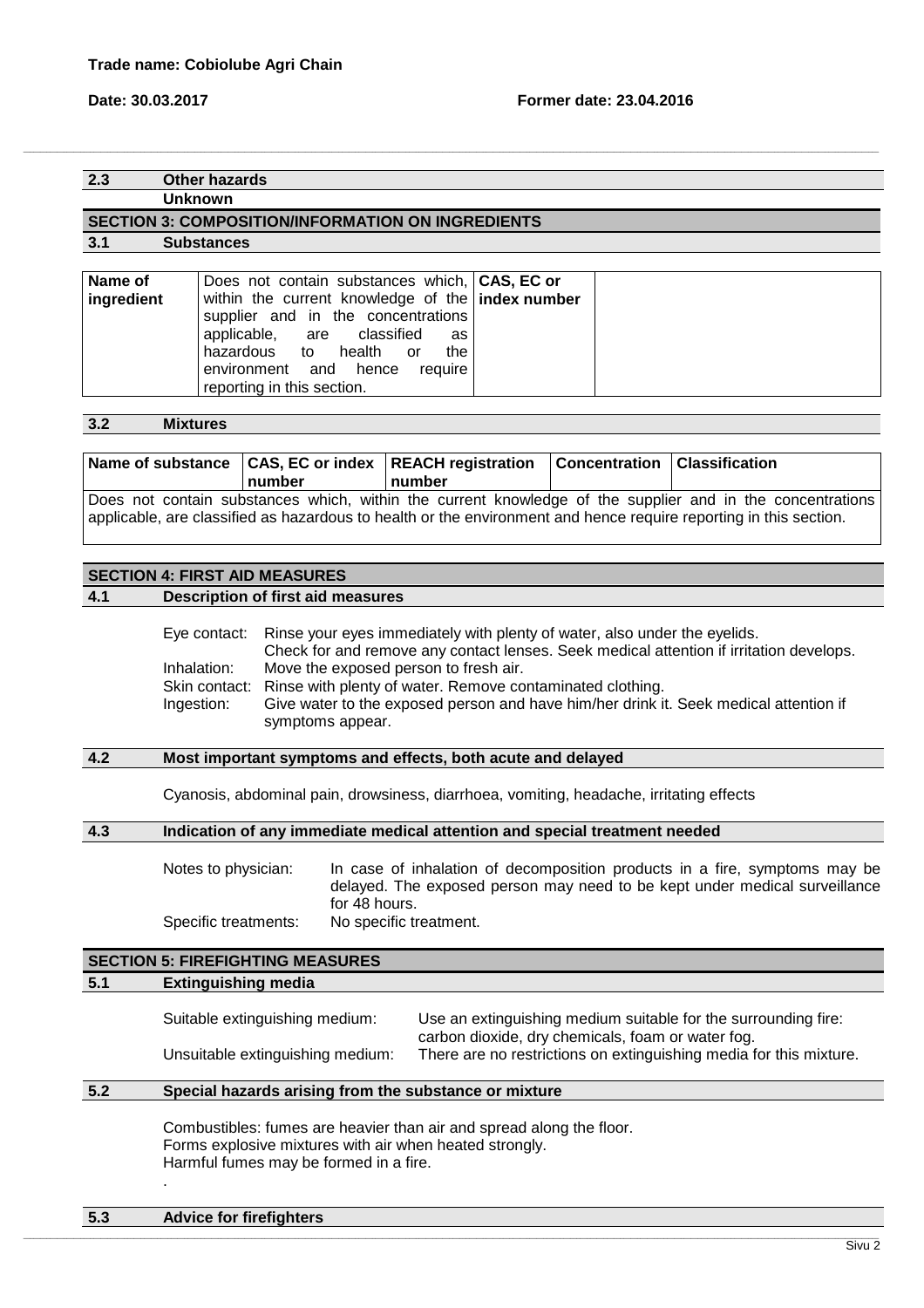| Special protective equipment for firefighters: | Firefighters must wear appropriate protective equipment<br>and self-contained breathing apparatus with a full face-<br>piece operated in positive pressure mode.<br>Clothing for firefighters (boots, gloves and helmets)<br>conforming to standard EN 469 will provide a basic level<br>of protection for chemical incidents. |
|------------------------------------------------|--------------------------------------------------------------------------------------------------------------------------------------------------------------------------------------------------------------------------------------------------------------------------------------------------------------------------------|
| Additional information:                        | Gases, fumes and fogs can be dispersed by spraying<br>water.                                                                                                                                                                                                                                                                   |

,我们也不能会在这里,我们的人们就会在这里,我们也不能会在这里,我们也不能会在这里,我们也不能会在这里,我们也不能会在这里,我们也不能会在这里,我们也不能会在这里

## **SECTION 6: ACCIDENTAL RELEASE MEASURES**

## **6.1 Personal precautions, protective equipment and emergency procedures**

Instructions for non-emergency personnel: Do not inhale fumes. Evacuate the danger area, follow the emergency instructions and consult an expert.

For emergency responders: protective equipment (see section 8)

## **6.2 Environmental precautions**

Dilute with plenty of water.

#### **6.3 Methods and material for containment and cleaning up**

Absorb with an inert material (see sections 7.2 and 10.5) and place in an appropriate waste disposal container.

#### **6.4 Reference to other sections**

Instructions for further treatment (see section 13).

## **SECTION 7: HANDLING AND STORAGE**

#### **7.1 Precautions for safe handling**

Instructions for general occupational hygiene: good hygiene practices

#### **7.2 Conditions for safe storage, including any incompatibilities**

Store in original container protected from direct sunlight.

#### **7.3 Specific end use(s)**

There are no other methods of use in addition to that specified in section 1.2.

\_\_\_\_\_\_\_\_\_\_\_\_\_\_\_\_\_\_\_\_\_\_\_\_\_\_\_\_\_\_\_\_\_\_\_\_\_\_\_\_\_\_\_\_\_\_\_\_\_\_\_\_\_\_\_\_\_\_\_\_\_\_\_\_\_\_\_\_\_\_\_\_\_\_\_\_\_\_\_\_\_\_\_\_\_\_\_\_\_\_\_\_\_\_\_\_\_\_\_\_\_\_\_\_\_\_\_\_\_\_\_\_\_\_\_\_\_\_\_\_\_\_\_\_\_\_\_\_\_\_\_\_\_\_\_\_\_\_\_\_\_\_\_\_\_\_\_\_\_\_\_\_\_\_\_\_\_\_\_\_\_\_\_\_\_\_\_\_\_\_\_\_\_\_\_\_\_\_\_\_\_\_\_\_\_\_\_\_\_\_\_\_\_\_\_\_\_\_\_\_\_\_\_\_\_\_\_\_\_\_\_\_\_\_\_\_\_\_\_\_\_\_\_\_\_\_\_\_\_\_\_\_\_\_\_\_\_\_\_\_\_\_\_\_\_\_\_\_\_\_\_\_\_\_\_

#### **SECTION 8: EXPOSURE CONTROLS/PERSONAL PROTECTION**

#### **8.1 Control parameters**

 $\overline{a}$ 

#### **8.2 Exposure controls**

#### **Engineering controls**

Personal protection is based primarily on technical measures and proper working methods as well as on the use of personal protective equipment. See section 7.1. **Eye/face protection**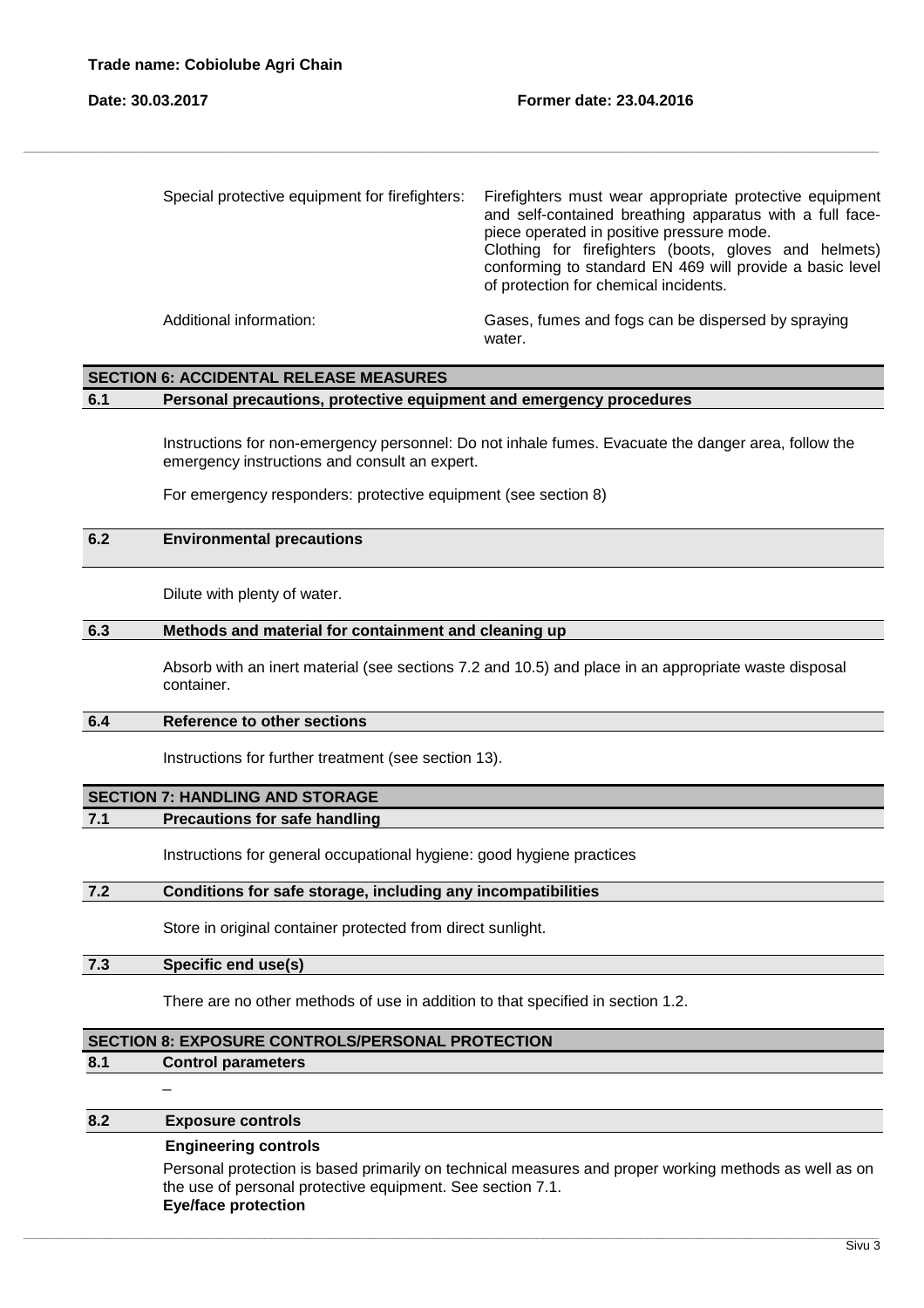Protective goggles

#### **Skin protection**

Protective clothing

#### **Hand protection**

Nitrile butadiene rubber

## **Respiratory protection**

Necessary if fumes are formed. Recommended filter type A-(P2) **Thermal hazards**  No information  **Environmental exposure controls** 

Avoid dispersal of spilt material and runoff and contact with soil, natural waters and sewers.

,我们也不能会在这里,我们的人们就会在这里,我们也不能会在这里,我们也不能会在这里,我们也不能会在这里,我们也不能会在这里,我们也不能会在这里,我们也不能会在这里

| <b>SECTION 9: PHYSICAL AND CHEMICAL PROPERTIES</b>           |                                                          |  |  |
|--------------------------------------------------------------|----------------------------------------------------------|--|--|
| Information on basic physical and chemical properties<br>9.1 |                                                          |  |  |
| <b>Physical state</b>                                        | Liquid, clear                                            |  |  |
| <b>Odour</b>                                                 | Mild                                                     |  |  |
| <b>Odour threshold</b>                                       | No information                                           |  |  |
| pH                                                           | 8,4                                                      |  |  |
| Pour point                                                   | <-42 °C Method ASTM D97                                  |  |  |
| Initial boiling point and boiling range                      | about 100 °C                                             |  |  |
| <b>Flash point</b>                                           | >100 °C Method: ISO 2592                                 |  |  |
| <b>Evaporation rate</b>                                      | Not available                                            |  |  |
| <b>Flammability (solid, gas)</b>                             | Not available                                            |  |  |
| Upper/lower flammability or explosive limits                 | Not available                                            |  |  |
| Vapour pressure                                              | <0.0025 mm Hg/ 50 °C                                     |  |  |
| <b>Vapour density</b>                                        | Not available                                            |  |  |
| <b>Relative density</b>                                      | About 1.15                                               |  |  |
| <b>Viscosity index-Procedure A</b>                           | ≈ 111 Method ASTM 2270                                   |  |  |
| <b>Partition coefficient: n-octanol/water</b>                | log Po/w=-1.76 Method: (experimental)                    |  |  |
|                                                              | (Lit.) Low accumulation                                  |  |  |
| <b>Auto-ignition temperature</b>                             | Information not available                                |  |  |
| <b>Decomposition temperature</b>                             | >290 $°C$                                                |  |  |
| <b>Viscosity</b>                                             | 40 °C ≈ 110-125 mm <sup>2</sup> /s Method ASTM D445      |  |  |
|                                                              | 100°C ≈ 13,70-13,85 mm <sup>2</sup> /s Method ASTM D 445 |  |  |
| <b>Explosive properties</b>                                  | Not available                                            |  |  |
| <b>Oxidising properties</b>                                  | Not available                                            |  |  |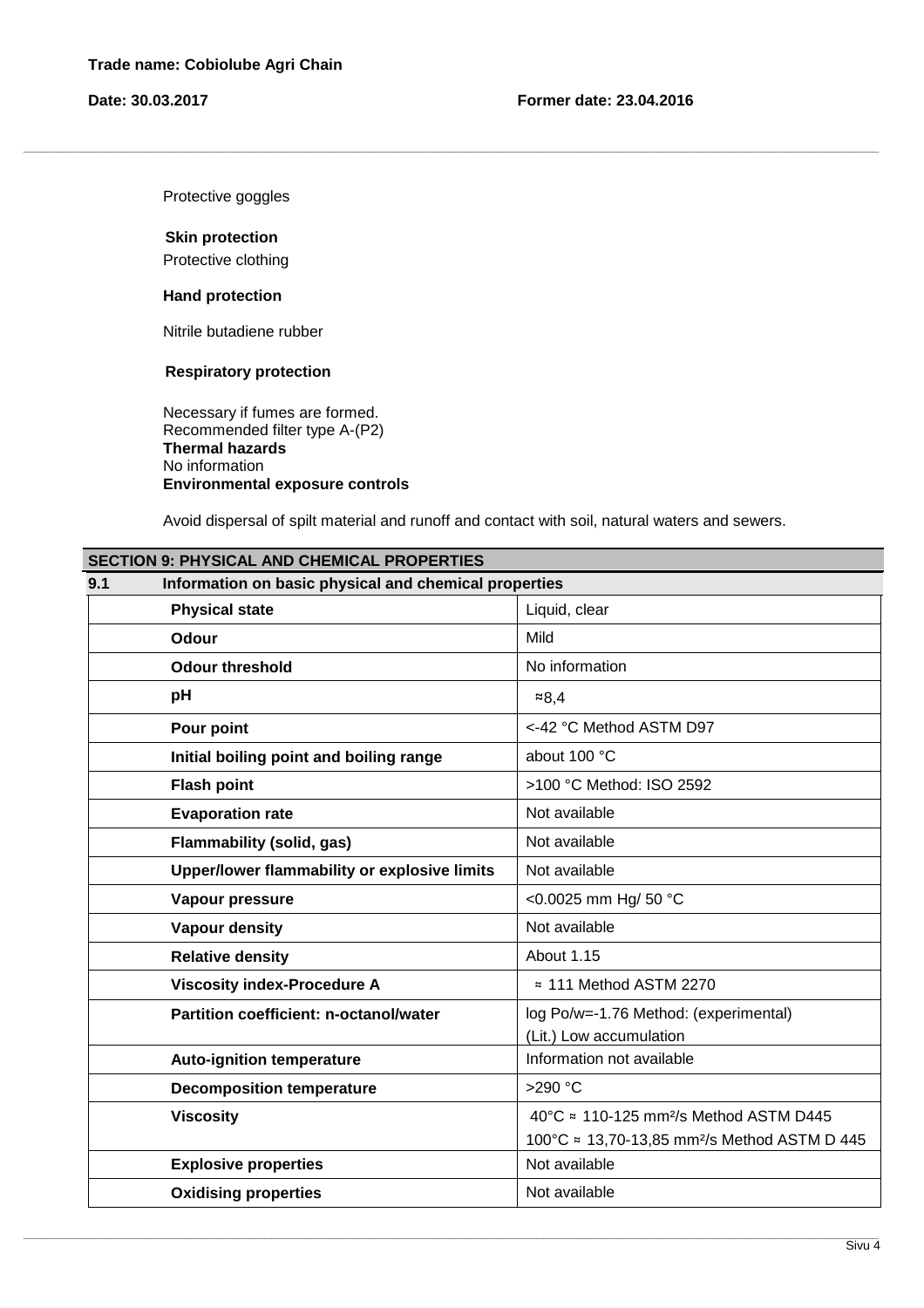## **9.2 Other information**  Ignition temperature >400 °C **SECTION 10: STABILITY AND REACTIVITY 10.1 Reactivity** Forms explosive mixtures with air when heated strongly (>290 °C). **10.2 Chemical stability** The product is stable. **10.3 Possibility of hazardous reactions** Under normal conditions of storage and use, hazardous reactions will not occur. **10.4 Conditions to avoid** Strong heating **10.5 Incompatible materials** Information not available **10.6 Hazardous decomposition products** In case of fire: see section 5.2. **SECTION 11: TOXICOLOGICAL INFORMATION 11.1 Information on toxicological effects Acute toxicity**  Orally: LD50 rat Dose: >12,600 mg/kg (IUCLID) Symptoms: vomiting, abdominal pain, diarrhoea Cutaneously: LD50 rabbit Dose: >18,700 mg/kg (IUCLID) **Skin corrosion/irritation**  Rabbit No irritation (IUCLID)  **Serious eye damage/irritation**  Rabbit Does not cause eye irritation (OECD TG 405) **Respiratory or skin sensitisation**  Patch test Human being: negative (IUCLID) **Germ cell mutagenicity**  No known significant effects or critical hazards **Carcinogenicity**  No known significant effects or critical hazards  **Reproductive toxicity**  No known significant effects or critical hazards **STOT-single exposure**  No known significant effects or critical hazards **STOT-repeated exposure**  No known significant effects or critical hazards  **Aspiration hazard**  Based on the information available, the classification criteria are not met. **Other information**  Effect on the body: ingestion of large amounts may cause cyanosis, headache and drowsiness. Handle in accordance with good occupational hygiene and safety practices.

,我们也不能会在这里,我们的人们就会在这里,我们也不能会在这里,我们也不能会在这里,我们也不能会在这里,我们也不能会在这里,我们也不能会在这里,我们也不能会在这里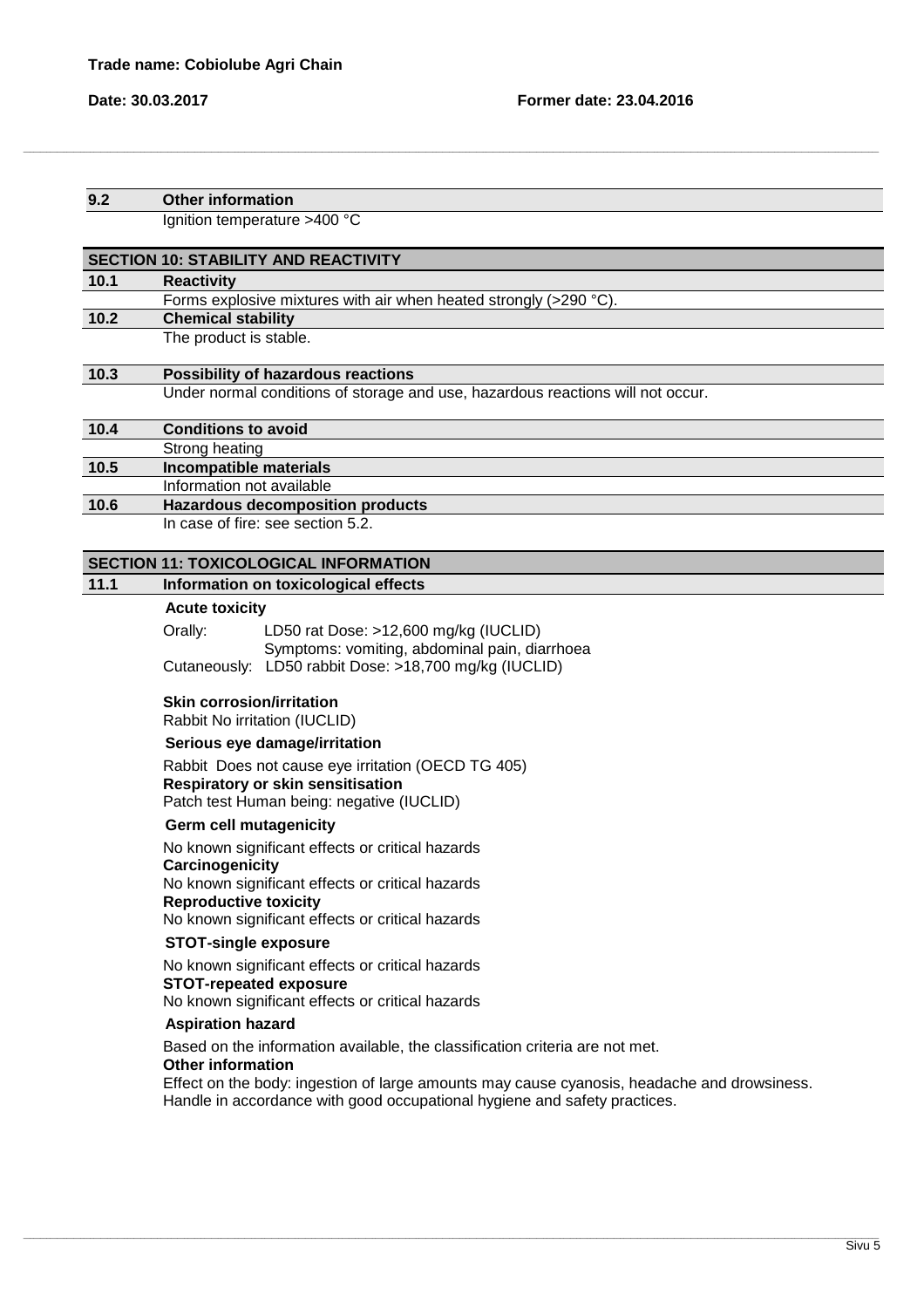|                               | <b>SECTION 12: ECOLOGICAL INFORMATION</b>                                                                                                                                                                                                                                                                                                                                                                                                                                   |  |
|-------------------------------|-----------------------------------------------------------------------------------------------------------------------------------------------------------------------------------------------------------------------------------------------------------------------------------------------------------------------------------------------------------------------------------------------------------------------------------------------------------------------------|--|
| 12.1                          | <b>Toxicity</b>                                                                                                                                                                                                                                                                                                                                                                                                                                                             |  |
|                               | Toxicity:<br>fish LC50 Carassius auratus (goldfish) Dose: >5,000 mg/l Exposure time 24 h (Lit.)<br>Daphnia and other water invertebrates (E. sulcatum) EC5 Dose 3,200 mg/l 72 h (Lit.)<br>EC50 Daphnia magna (water flea) Dose >10,000 mg/l (IUCLID)<br>IC5 Scenedesmus quadricauda (green alga) Dose >10,000 mg/l 7 d (Lit.)<br>EC5 Pseudomonas putida Dose >10,000 mg/l 16 h (Lit.)                                                                                       |  |
| 12.2                          | <b>Persistence and degradability</b>                                                                                                                                                                                                                                                                                                                                                                                                                                        |  |
|                               | The substance is 100% biodegradable (28D) and readily biodegradable (OECD 301 F)<br>Biological oxygen demand (BOD) 870 mg/g (5 d)<br>Chemical oxygen demand (COD) 1,160 mg/g<br>Theoretical oxygen demand (ThOD) 1,217 mg/g<br>Ratio BOD/ThBOD BOD5 71%<br>Ratio COD/ThBOD 95%                                                                                                                                                                                              |  |
| 12.3                          | <b>Bioaccumulative potential</b>                                                                                                                                                                                                                                                                                                                                                                                                                                            |  |
|                               | Log Po/w=-1.76 (experimental); low accumulation.                                                                                                                                                                                                                                                                                                                                                                                                                            |  |
| 12.4                          | <b>Mobility in soil</b>                                                                                                                                                                                                                                                                                                                                                                                                                                                     |  |
|                               | Not available                                                                                                                                                                                                                                                                                                                                                                                                                                                               |  |
|                               |                                                                                                                                                                                                                                                                                                                                                                                                                                                                             |  |
| 12.5                          | <b>Results of PBT and vPvB assessment</b><br>The assessment has not been carried out as a chemical safety assessment is not required/has not been                                                                                                                                                                                                                                                                                                                           |  |
|                               | implemented.                                                                                                                                                                                                                                                                                                                                                                                                                                                                |  |
| 12.6<br>Other adverse effects |                                                                                                                                                                                                                                                                                                                                                                                                                                                                             |  |
|                               | - Cobiolube® Agri Chain has been awarded with European Union's Ecolabel emblem license<br>FI/027/003. This emblem is given only to products that are able to lighten the environmental<br>footprint throughout their lifecycle - from raw materials all the way to manufacturing, usage and<br>disposal. The high quality is ensured with independent tests, where the candidate products have<br>to be able to meet the performance level of the respective market leader. |  |
|                               | <b>SECTION 13: DISPOSAL CONSIDERATIONS</b>                                                                                                                                                                                                                                                                                                                                                                                                                                  |  |
| 13.1                          | <b>Waste treatment methods</b>                                                                                                                                                                                                                                                                                                                                                                                                                                              |  |
|                               | Dispose of in accordance with the instructions of local or national waste management authorities or<br>deliver to an authorised waste management company. Waste packaging should be recycled. Avoid<br>dispersal of spilled material and runoff and contact with natural waters and soil.                                                                                                                                                                                   |  |
|                               | <b>SECTION 14: TRANSPORT INFORMATION</b>                                                                                                                                                                                                                                                                                                                                                                                                                                    |  |
| 14.1                          | <b>UN number</b>                                                                                                                                                                                                                                                                                                                                                                                                                                                            |  |
|                               | None                                                                                                                                                                                                                                                                                                                                                                                                                                                                        |  |
| 14.2                          | UN proper shipping name                                                                                                                                                                                                                                                                                                                                                                                                                                                     |  |
|                               | None                                                                                                                                                                                                                                                                                                                                                                                                                                                                        |  |
| 14.3                          | <b>Transport hazard class(es)</b>                                                                                                                                                                                                                                                                                                                                                                                                                                           |  |
|                               | No hazard classification according to transport regulations.                                                                                                                                                                                                                                                                                                                                                                                                                |  |
| 14.4                          | <b>Packing group</b>                                                                                                                                                                                                                                                                                                                                                                                                                                                        |  |
|                               |                                                                                                                                                                                                                                                                                                                                                                                                                                                                             |  |
| 14.5                          | <b>Environmental hazards</b>                                                                                                                                                                                                                                                                                                                                                                                                                                                |  |
|                               |                                                                                                                                                                                                                                                                                                                                                                                                                                                                             |  |
|                               |                                                                                                                                                                                                                                                                                                                                                                                                                                                                             |  |
| 14.6                          | Special precautions for user<br>Not available                                                                                                                                                                                                                                                                                                                                                                                                                               |  |
|                               |                                                                                                                                                                                                                                                                                                                                                                                                                                                                             |  |

\_\_\_\_\_\_\_\_\_\_\_\_\_\_\_\_\_\_\_\_\_\_\_\_\_\_\_\_\_\_\_\_\_\_\_\_\_\_\_\_\_\_\_\_\_\_\_\_\_\_\_\_\_\_\_\_\_\_\_\_\_\_\_\_\_\_\_\_\_\_\_\_\_\_\_\_\_\_\_\_\_\_\_\_\_\_\_\_\_\_\_\_\_\_\_\_\_\_\_\_\_\_\_\_\_\_\_\_\_\_\_\_\_\_\_\_\_\_\_\_\_\_\_\_\_\_\_\_\_\_\_\_\_\_\_\_\_\_\_\_\_\_\_\_\_\_\_\_\_\_\_\_\_\_\_\_\_\_\_\_\_\_\_\_\_\_\_\_\_\_\_\_\_\_\_\_\_\_\_\_\_\_\_\_\_\_\_\_\_\_\_\_\_\_\_\_\_\_\_\_\_\_\_\_\_\_\_\_\_\_\_\_\_\_\_\_\_\_\_\_\_\_\_\_\_\_\_\_\_\_\_\_\_\_\_\_\_\_\_\_\_\_\_\_\_\_\_\_\_\_\_\_\_\_\_

,我们也不能会在这里,我们的人们就会在这里,我们也不能会在这里,我们也不能会在这里,我们也不能会在这里,我们也不能会在这里,我们也不能会在这里,我们也不能会在这里